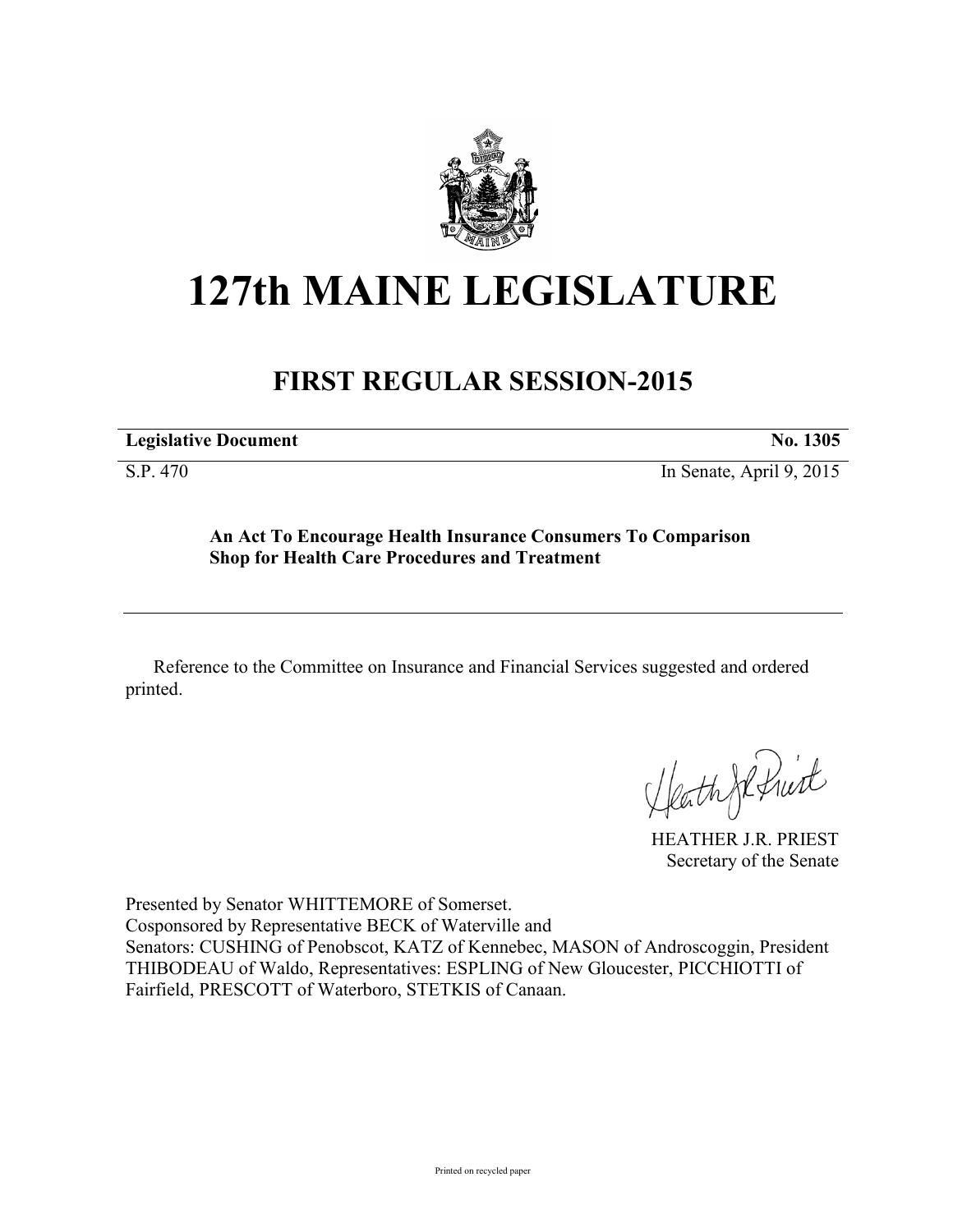- **Be it enacted by the People of the State of Maine as follows:**
- **Sec. 1. 22 MRSA §1718-B, sub-§1, ¶C** is enacted to read:
- 

- C. "Allowed amount" means the contractually agreed upon amount paid by a carrier to a health care entity for health care services provided to a patient covered by insurance.
- **Sec. 2. 22 MRSA §1718-B, sub-§§3 and 4** are enacted to read:

 **3. Estimate of charges prior to an admission, procedure or service.** Prior to an 8 admission, procedure or service and upon request by a patient or prospective patient, a health care entity shall, within 2 working days, disclose the allowed amount if the entity participates in the patient's carrier network or the amount that will be charged if the entity does not participate in the patient's carrier network for the admission, procedure or service, including the amount for any facility fees required. If a health care entity is unable to quote a specific amount in advance due to the health care entity's inability to predict the specific treatment or diagnostic code, the health care entity shall disclose what is known for the estimated allowed amount if the entity participates in the patient's carrier network, or the amount that will be charged if the entity does not participate in the patient's carrier network for the proposed admission, procedure or service, including the amount for any facility fees required. The health care entity shall disclose the incomplete 19 nature of the estimate and inform the patient or prospective patient of the ability to obtain<br>20 an updated estimate once additional information is obtained. If a health care entity fails an updated estimate once additional information is obtained. If a health care entity fails to provide an estimate as required by this subsection, the health care entity may not bill the patient or the patient's insurance carrier for the admission, procedure or service. Upon request of a patient or prospective patient who is covered by insurance, a health care entity that participates in a carrier's network shall, based on the information available to the health care entity at the time of the request, provide sufficient information regarding the proposed admission, procedure or service for the patient or prospective patient to use that carrier's applicable toll-free telephone number and publicly accessible website to obtain information about the amount of out-of-pocket costs in accordance with Title 24-A, section 4303, subsection 20. A health care entity may assist a patient or prospective patient in using a carrier's toll-free telephone number and publicly accessible website.

 **4. Access to data.** Notwithstanding any other provision of law, a health care entity or another person designated by a health care entity or a patient or prospective patient shall have access at no cost to the all-payor and all-settings health care database based on claims established by the Maine Health Data Processing Center in accordance with section 682 for the purposes of providing information to a patient or prospective patient as required by subsection 3. Disclosure of data to a health care entity or another person pursuant to this subsection must be reasonably limited to the minimum extent necessary and any information disclosed must be used solely for the purposes of providing information to a patient or prospective patient as required by subsection 3.

**Sec. 3. 24-A MRSA §4303, sub-§20** is enacted to read: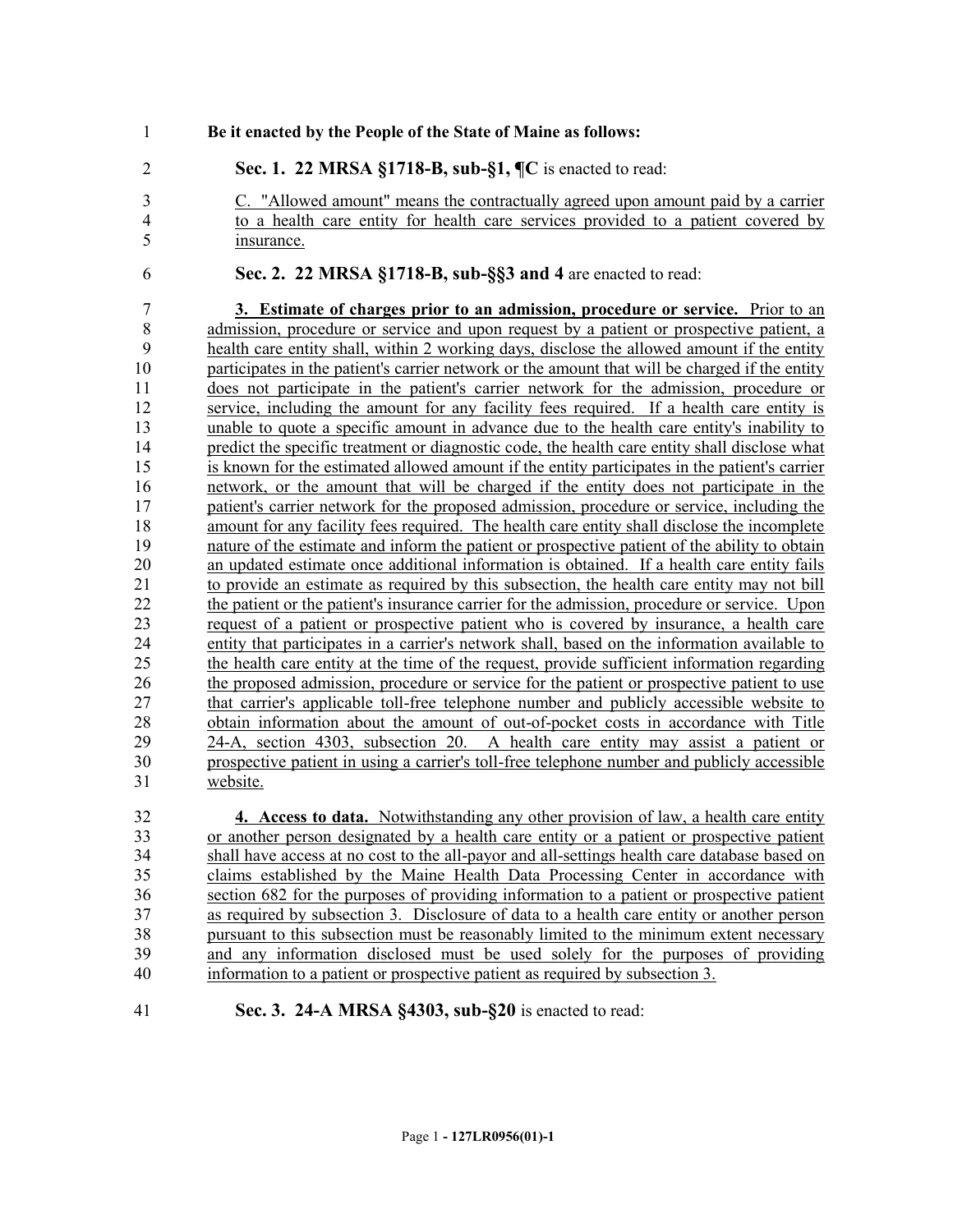**20. Costs of health care services; estimates and payment.** A carrier offering a health plan in this State shall comply with the following requirements with respect to the costs of health care services.

 A. A carrier shall establish a toll-free telephone number and publicly accessible website that enables an enrollee to request and obtain from the carrier information on the average price paid in the past 12 months to network health care providers for a proposed admission, procedure or service in each geographic rating area established by the carrier and to request an estimate pursuant to paragraph B.

 B. Within 2 business days of an enrollee's request, a carrier shall provide a binding estimate for the maximum allowed amount or charge for a proposed admission, procedure or service and the estimated amount the enrollee will be responsible to pay for a proposed admission, procedure or service that is a medically necessary covered 13 benefit, based on the information available to the carrier at the time the request is made, including any facility fee, copayment, deductible, coinsurance or other out-of-pocket amount for any covered health care benefits. An enrollee may not be required to pay more than the disclosed amounts for the covered health care benefits that were actually provided, except that this paragraph does not prohibit a carrier from imposing cost-sharing requirements disclosed in the enrollee's certificate of coverage for unforeseen health care services that arise out of the proposed admission, procedure or service. A carrier shall notify an enrollee that these are estimated costs, and that the actual amount the enrollee will be responsible to pay may vary due to unforeseen services that arise out of the proposed admission, procedure or service. For purposes of this paragraph, "allowed amount" means the contractually agreed upon amount paid by a carrier to a health care entity for health care services provided to an enrollee in a carrier's health plan.

 C. If an enrollee elects to receive health care services from a provider that cost less 27 than the average amount for a particular admission, procedure or service, a carrier shall pay to an enrollee 50% of the saved cost to a maximum of \$7,500 except that a carrier is not required to make a payment if the saved cost is \$50 or less. A payment to an enrollee must be made within 30 days. If an enrollee elects to receive health care services from an out-of-network provider that cost less than the average amount for a particular admission, procedure or service, a carrier shall apply the enrollee's share of the cost of those health care services as specified in the enrollee's health plan toward the enrollee's member cost sharing as if the health care services were provided by a network provider.

 D. Notwithstanding any other provision of law, a carrier or another person designated by a carrier or an enrollee shall have access at no cost to the all-payor and all-settings health care database based on claims established by the Maine Health Data Processing Center in accordance with Title 22, section 682 for the purposes of providing information to an enrollee as required by this subsection. Disclosure of data to a carrier or another person pursuant to this paragraph must be reasonably limited to the minimum extent necessary and any information disclosed must be used solely for the purposes of providing information to an enrollee as required by this subsection.